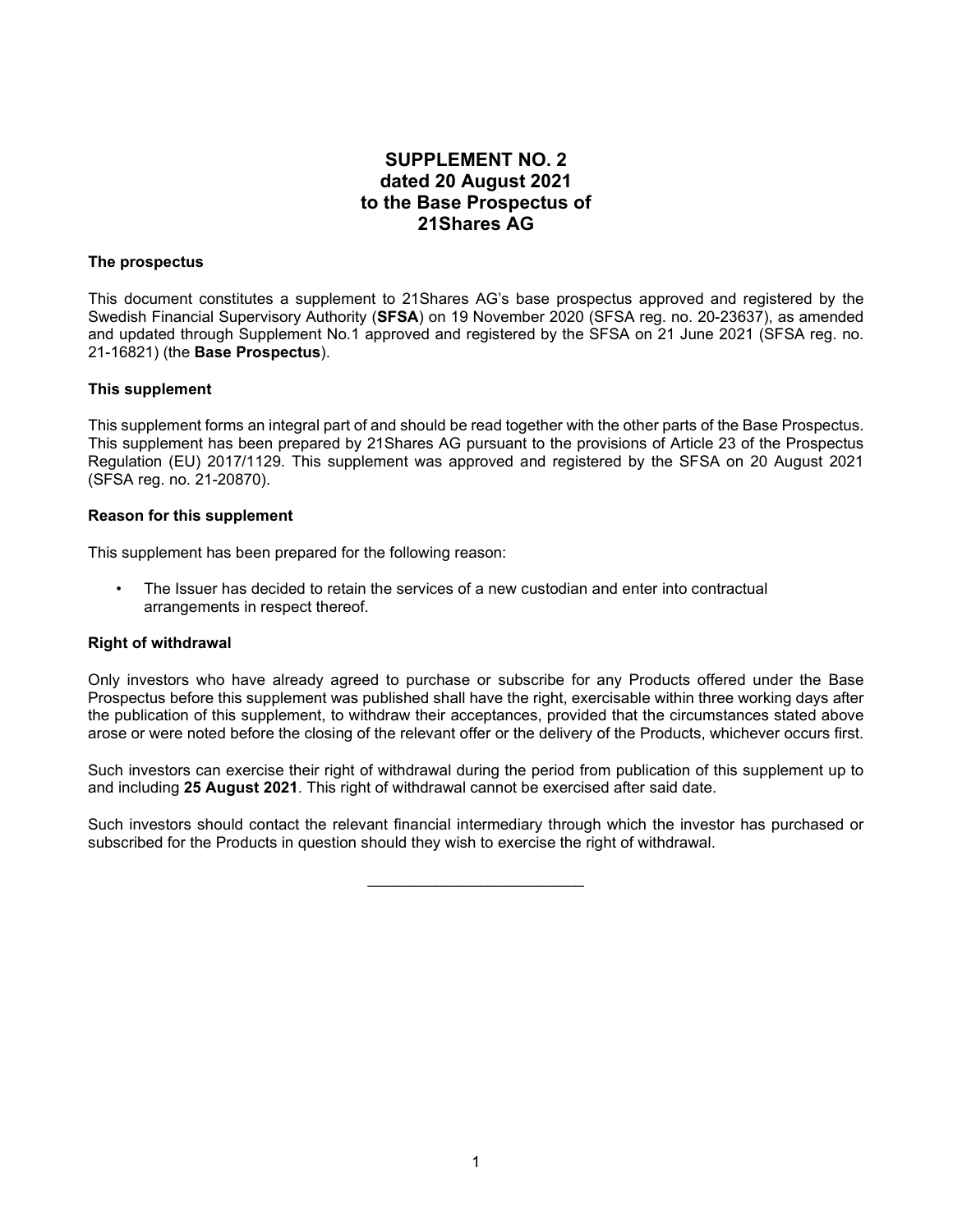# **AMENDMENTS TO THE SECTION "OVERVIEW OF THE PROGRAMME"**

The sub-section "Custodian" on page 2 of the Base Prospectus shall be deleted and replaced by the following:

"The Kingdom Trust Company, Coinbase Custody Trust Company, LLC, Copper Technologies (UK) Limited or any successor custodian as specified in the applicable Final Terms."

In the sub-section "Collateral" starting on page 3 of the Base Prospectus the following wording "each Investor shall bear the solvency risks of the Kingdom Trust Company (**Kingdom Trust**), Coinbase Custody Trust company, LLC (**Coinbase**) or any other custodian of the Underlying or Underlying Components (Kingdom Trust, Coinbase or such other custodian, the **Custodian**)" shall be deleted and replaced by the following:

"each Investor shall bear the solvency risks of The Kingdom Trust Company (**Kingdom Trust**), Coinbase Custody Trust Company, LLC (**Coinbase**), Copper Technologies (UK) Limited (**Copper**) or any other custodian of the Underlying or Underlying Components (Kingdom Trust, Coinbase, Copper or such other custodian, the **Custodian**)"

The last paragraph in the sub-section "Governing Law of Products" on page 6 of the Base Prospectus shall be deleted and replaced by the following:

"The Custodial Services Agreement, the Pledge of Collateral Account Agreement, the Additional Pledges and the ACA are governed by the laws of the State of South Dakota or by the laws of the State of New York or by the laws of England and Wales, as applicable."

## **AMENDMENT TO THE SECTION "GENERAL TERMS AND CONDITIONS"**

The definition of "ACA" on page 18 of the Base Prospectus shall be deleted and replaced by the following:

"**ACA** means (i) the account control agreement, governed by the laws of South Dakota, entered into between the Issuer, The Kingdom Trust Company, and the Collateral Agent with respect to the respective Collateral Account or (ii) the account control agreement, governed by the laws of New York, entered into between the Issuer, Coinbase Custody Trust Company, LLC, and the Collateral Agent with respect to the respective Collateral Account or (iii) the account control agreement dated 18 August 2021, governed by the laws of England, entered into between the Issuer, Copper Technologies (UK) Limited and the Collateral Agent with respect to the respective Collateral Account or any other account control agreement specified in the Final Terms, as applicable."

The definition of "Custodian" on page 20 of the Base Prospectus shall be deleted and replaced by the following:

"**Custodian** means The Kingdom Trust Company, Coinbase Custody Trust Company, LLC, Copper Technologies (UK) Limited, or any successor or additional custodian as specified in the applicable Final Terms."

The definition of "Custodian Services Agreement" on page 20 of the Base Prospectus shall be deleted and replaced by the following:

"**Custodial Services Agreement** means (i) the custodial services agreement in relation to the Crypto Assets collateralising Products issued under the Programme dated 17 September 2018 between the Issuer and The Kingdom Trust Company, as may be amended and/or supplemented and/or restated from time-to-time or (ii) the custodial services agreement in relation to the Crypto Assets collateralising Products issued under the Programme dated on or about 15 April 2019 between the Issuer and Coinbase Custody Trust Company, LLC, as may be amended and/or supplemented and/or restated from time-to-time or (iii) the custodial services agreement in relation to the Crypto Assets collateralising Products issued under the Programme dated 18 August 2021 between the Issuer and Copper Technologies (UK) Limited, as may be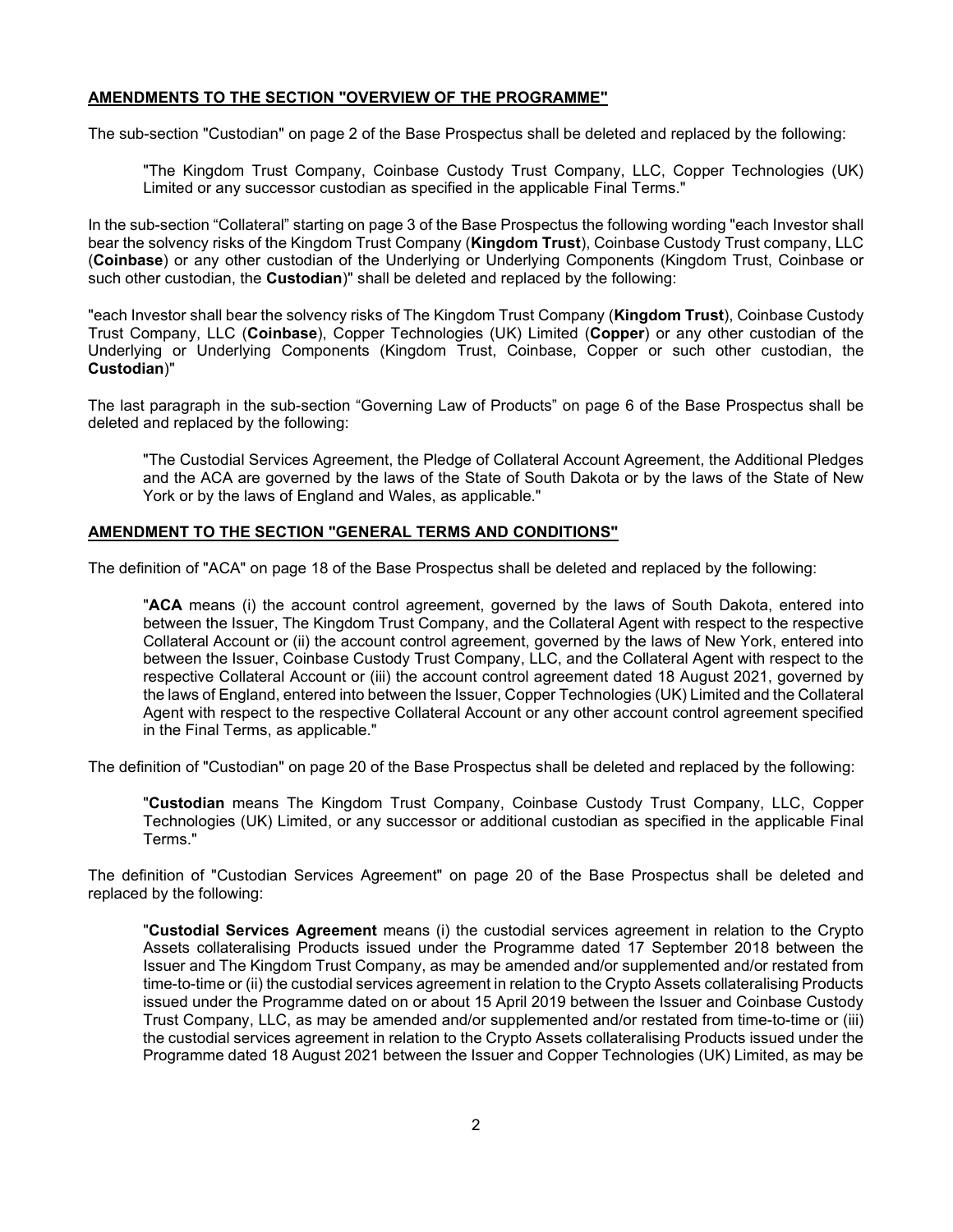amended and/or supplemented and/or restated from time-to-time or (iv) any other custodial services agreement specified in the applicable Final Terms, as applicable."

The definition of "Pledge of Collateral Account Agreement" on page 23 of the Base Prospectus shall be deleted and replaced by the following:

"**Pledge of Collateral Account Agreement** means (i) the pledge of collateral account agreement governed by the laws of South Dakota dated 13 November 2018 between, the Issuer, as pledgor, and the Collateral Agent, as collateral agent, in respect of the Collateral, as may be amended and/or supplemented and/or restated from time-to-time or (ii) the Pledge of Collateral Account Agreement governed by the laws of New York dated on or about 15 April 2019 between, the Issuer, as pledgor, and the Collateral Agent, as collateral agent, in respect of the Collateral, as may be amended and/or supplemented and/or restated from time-to-time or (iii) the security agreement governed by the laws of England dated 18 August 2021 between, the Issuer, as assignor, and the Collateral Agent, as collateral agent, in respect of the Collateral, as may be amended and/or supplemented and/or restated from time-to-time or (iv) any other pledge of collateral account agreement specified in the applicable Final Terms, as applicable."

In Condition 27 (Governing law and jurisdiction) on page 40 of the Base Prospectus the third paragraph shall be deleted and replaced by the following:

"Notwithstanding the above, and for the avoidance of doubt, certain provisions within each of the Security Documents and Collateral Agent Agreement shall be governed by the laws of Switzerland or the laws of the State of South Dakota or the laws of the State of New York or the laws of England or the laws of England and Wales, as stated in each of the aforementioned agreements."

## **AMENDMENT TO THE SECTION "SUMMARY OF THE PARTIES AND THE STRUCTURE"**

The description of "Custodian" on page 51 of the Base Prospectus shall be deleted and replaced by the following:

"**Custodian**: The Issuer has entered into a custodial services agreement with each of The Kingdom Trust Company, Coinbase Custody Trust Company, LLC and Copper Technologies (UK) Limited who manage and store underlying Crypto Assets. These Crypto Assets are kept in digital wallets according to the collateral procedures described in "Collateral & Summary of Security Arrangements". The Kingdom Trust Company or Coinbase Custody Trust Company, LLC or Copper Technologies (UK) Limited received transfers from the Administrator who is responsible for interfacing with the Authorised Participants."

The last paragraph of description of "Custodial Services Agreement" on page 53 of the Base Prospectus shall be deleted and replaced by the following:

"On or about 18 August 2021, the Issuer entered into a custodial services agreement with Copper Technologies (UK) Limited, which is governed by the laws of England and Wales. This custodial services agreement sets out the principal terms on which Copper Technologies (UK) Limited is appointed to act as a Custodian in respect of the Products issued under the Programme and sets out the duties and obligations of Copper Technologies (UK) Limited in relation to holding all assets that the Issuer delivers to Copper Technologies (UK) Limited in a separate account set up for the Issuer. The custodial services agreement set out the conditions for appointment of the Custodian and termination of the agreement."

The description of "Pledge of Collateral Account Agreement" on page 55 of the Base Prospectus shall be amended by the following:

"On 18 August 2021, the Issuer entered into a security agreement with the Collateral Agent, which is governed by the laws of England. This security agreement provides a security interest in favour of the Collateral Agent for the benefit of the Investors in certain accounts and all sums or other property of all kind now or at any time hereafter on deposit therein, credited thereto, or payable thereon, all proceeds and products thereof, and all instruments, documents, certificates, and other writings evidencing those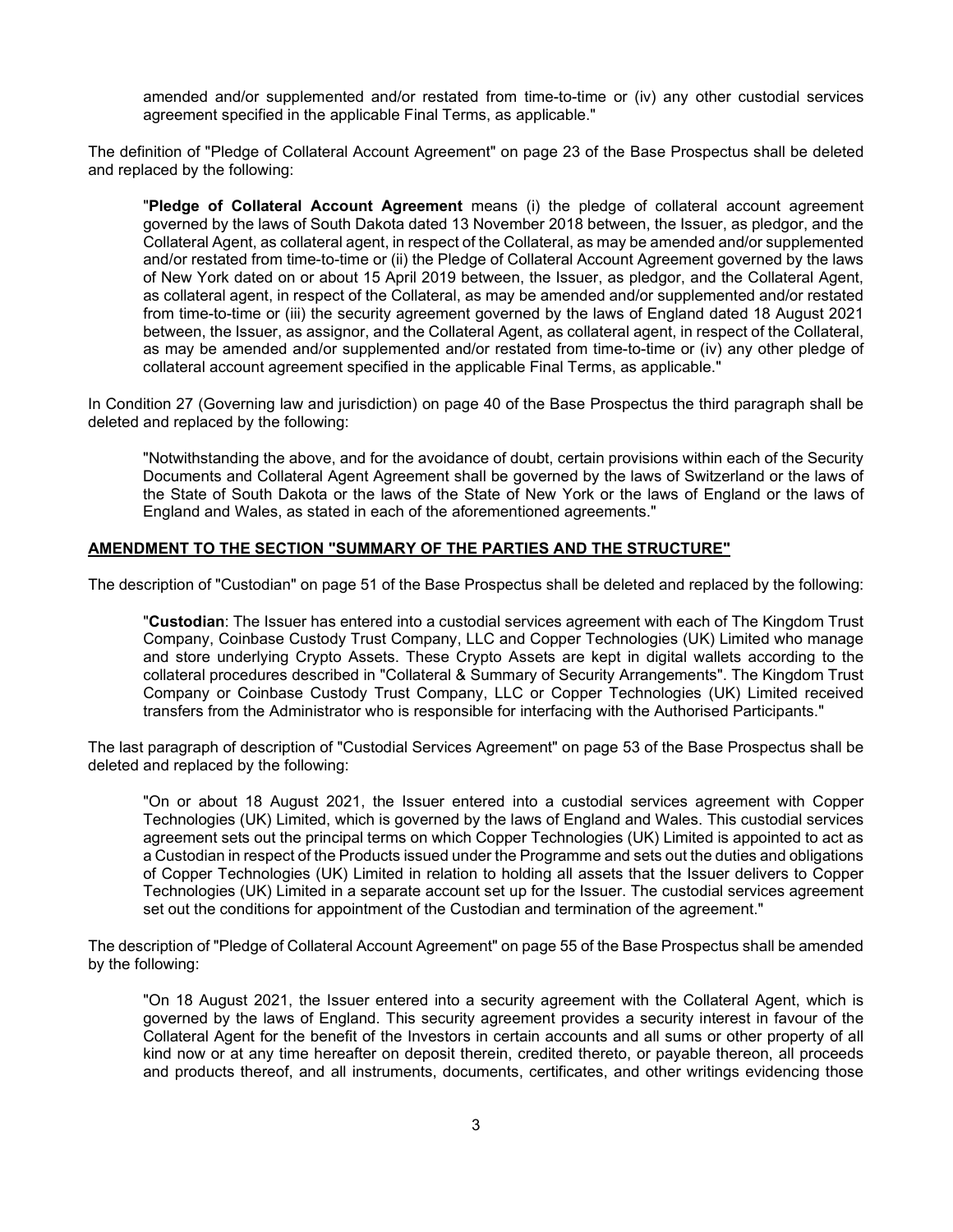accounts. The security interest created in the security agreement is for the benefit of the Investors holding Products issued under the Programme."

The description of "Account Control Agreement" on page 55 of the Base Prospectus shall be amended by the following:

"On or about 18 August 2021, the Issuer entered into an ACA with Copper Technologies (UK) Limited and the Collateral Agent, which is governed by the laws of England. The ACA with Copper Technologies (UK) Limited was entered into pursuant to the terms of the relevant security agreement for the purpose of perfecting the security interest in favour of the Collateral Agent for the benefit of the Investors in respect of the secured accounts and secured property."

#### **AMENDMENT TO THE SECTION "COLLATERAL & SUMMARY OF SECURITY ARRANGEMENTS"**

On page 61 of the Base Prospectus the sentence "The custody for the Crypto Assets is provided by either The Kingdom Trust Company or Coinbase Custody Trust Company, LLC, qualified custodians located in the United States, as applicable." shall be deleted and replaced by the following:

"The custody for the Crypto Assets is provided by either The Kingdom Trust Company or Coinbase Custody Trust Company, LLC or Copper Technologies (UK) Limited, qualified custodians located in the United States or England, as applicable."

On page 62 of the Base Prospectus the sentence "The custody for the Collateral is provided by either The Kingdom Trust Company or Coinbase Custody Trust Company, LLC, qualified custodians located in the United States, as applicable." shall be deleted and replaced by the following:

"The custody for the Collateral is provided by either The Kingdom Trust Company or Coinbase Custody Trust Company, LLC or Copper Technologies (UK) Limited, qualified custodians located in the United States or England, as applicable."

The Base Prospectus shall be supplemented by the insertion of the following paragraph on page 64 before the heading "Determination of an Event of Default and Insolvency Event":

#### "**Copper Technologies (UK) Limited**

*The information in this section (Copper Technologies (UK) Limited) consists only of information provided to the Issuer by Copper Technologies (UK) Limited. Copper Technologies (UK) Limited will act as an additional Custodian with respect to Products of the Issuer. The Issuer accepts responsibility for the accurate reproduction of such information. As far as the Issuer is aware and is able to ascertain from information published by Copper Technologies (UK) Limited, no facts have been omitted which would render such reproduced information inaccurate or misleading.*

Copper Technologies (UK) Limited is a limited liability company registered in England with company registration number 11148681, incorporated at Companies House on 15 January 2018, with its registered and head office address at 17a Curzon Street, London W1J 5HS. "Copper" and "Copper.co" are trading names of Copper Technologies (UK) Limited. Copper Technologies (UK) Limited is the sole shareholder of Copper Technologies (US) Inc., a Delaware corporation with registered corporation number 5932047.

Copper Technologies (UK) Limited has temporary registration with the UK Financial Conduct Authority ("FCA") under the Temporary Registration Regime to carry out crypto asset activities under the Money Laundering, Terrorist Financing and Transfer of Funds (Information on the Payer) Regulations 2017, as amended.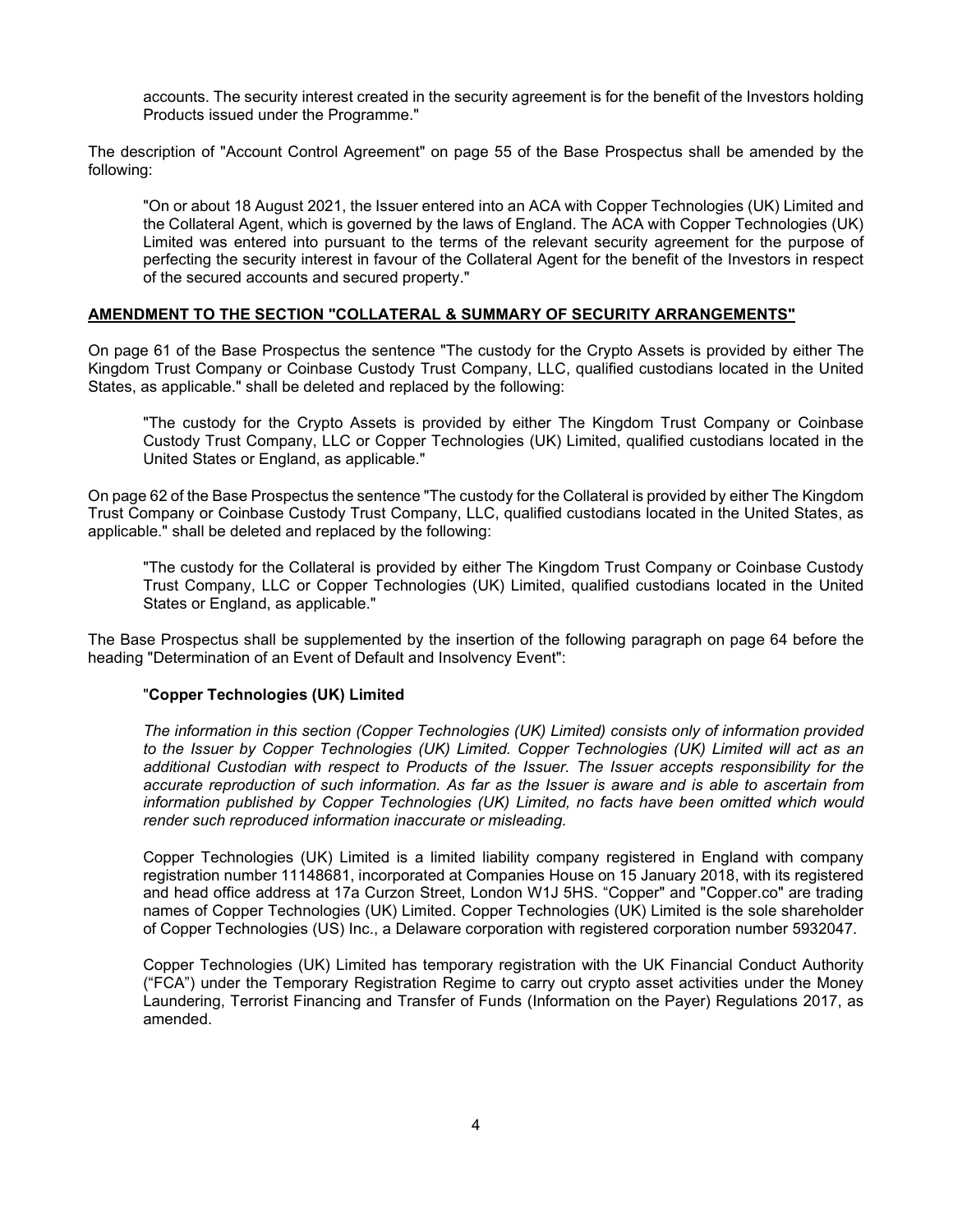Copper Technologies (UK) Limited provides custodial, exchange and settlement services for digital assets to institutional and high-net worth clients. Copper Technologies (UK) Limited supports the custody of digital assets across cold, hot, warm and proxy wallets.

The safeguarding and custody of digital assets is the core and flagship element of the business of Copper Technologies (UK) Limited which it provides through its proprietary and secure digital asset custody infrastructure. Copper Technologies (UK) Limited uses its unique multi-party computation technology to securely generate key shards simultaneously but in isolation in a secure environment. Key shards may then be kept on or offline to ensure ultimate security and control of digital assets, with key shards combining to co-sign transactions remotely, removing the risk of private key exposure.

Copper Technologies (UK) Limited has ISO 27001 accreditation and is registered with the US Department of the Treasury's Financial Crimes Enforcement Network (FinCEN) as a Money Services Business. Copper Technologies (UK) Limited has an Aon brokered crime insurance policy and has the Cyber Essentials Plus certification, a UK Government-backed scheme to help organisations protect against cyber attacks.

Any digital assets held in custody in vaults by Copper Technologies (UK) Limited for its clients, including the Issuer, are and will remain segregated from both proprietary assets of Copper Technologies (UK) Limited and the assets of its other clients."

#### **AMENDMENT TO THE SECTION "THE AUTHORISED PARTICIPANT'S ROLE"**

The description of "Creation and Redemption Limits" on page 69 of the Base Prospectus shall be deleted and replaced by the following:

"Redemption limits are set based on the proportion of assets held in cold storage. Based on The Kingdom Trust Company, Coinbase Custody Trust Company, LLC, Copper Technologies (UK) Limited and Issuer policy, more than 90% of all Crypto Assets is held in cold storage. As a result, the daily redemption limit of the security is less than 5% of the total issuance value at any given time. The policy regarding cold storage and, accordingly the daily redemption limit, is subject to change."

# **AMENDMENT TO THE "GENERAL INFORMATION" SECTION**

The Base Prospectus shall be supplemented by the insertion of the following paragraph on page 99 before the heading "Coinbase Custody Trust company, LLC":

#### "**Copper Technologies (UK) Limited**

Copper Technologies (UK) Limited is a limited liability company registered in England with company registration number 11148681, incorporated at Companies House on 15 January 2018, with its registered and head office address at 17a Curzon Street, London W1J 5HS. "Copper" and "Copper.co" are trading names of Copper Technologies (UK) Limited. Copper Technologies (UK) Limited is the sole shareholder of Copper Technologies (US) Inc., a Delaware corporation with registered corporation number 5932047.

Copper Technologies (UK) Limited has temporary registration with the UK Financial Conduct Authority ("FCA") under the Temporary Registration Regime to carry out crypto asset activities under the Money Laundering, Terrorist Financing and Transfer of Funds (Information on the Payer) Regulations 2017, as amended.

Copper Technologies (UK) Limited provides custodial, exchange and settlement services for digital assets to institutional and high-net worth clients. Copper Technologies (UK) Limited supports the custody of digital assets across cold, hot, warm and proxy wallets.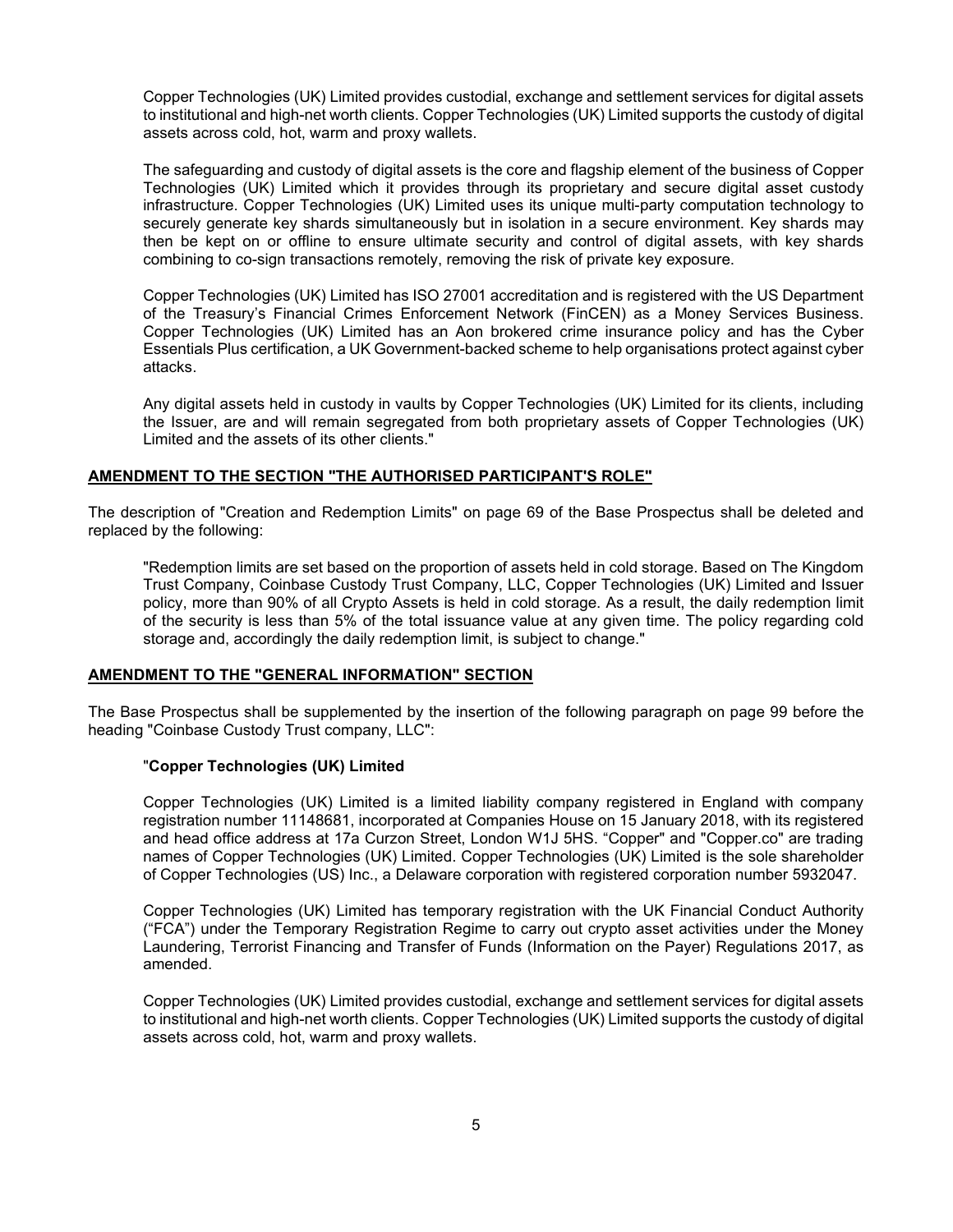The safeguarding and custody of digital assets is the core and flagship element of the business of Copper Technologies (UK) Limited which it provides through its proprietary and secure digital asset custody infrastructure. Copper Technologies (UK) Limited uses its unique multi-party computation technology to securely generate key shards simultaneously but in isolation in a secure environment. Key shards may then be kept on or offline to ensure ultimate security and control of digital assets, with key shards combining to co-sign transactions remotely, removing the risk of private key exposure.

Copper Technologies (UK) Limited has ISO 27001 accreditation and is registered with the US Department of the Treasury's Financial Crimes Enforcement Network (FinCEN) as a Money Services Business. Copper Technologies (UK) Limited has an Aon brokered crime insurance policy and has the Cyber Essentials Plus certification, a UK Government-backed scheme to help organisations protect against cyber attacks.

Any digital assets held in custody in vaults by Copper Technologies (UK) Limited for its clients, including the Issuer, are and will remain segregated from both proprietary assets of Copper Technologies (UK) Limited and the assets of its other clients."

# **AMENDMENT TO THE "APPENDIX I – GLOSSARY OF FREQUENTLY USED DEFINED TERMS" SECTION**

The definition of "ACA" on page 101 of the Base Prospectus shall be deleted and replaced by the following:

"**ACA** means (i) the account control agreement, governed by the laws of South Dakota, entered into between the Issuer, The Kingdom Trust Company, and the Collateral Agent with respect to the respective Collateral Account or (ii) the account control agreement, governed by the laws of New York, entered into between the Issuer, Coinbase Custody Trust Company, LLC, and the Collateral Agent with respect to the respective Collateral Account or (iii) the account control agreement, governed by the laws of England entered into between the Issuer, Copper Technologies (UK) Limited, and the Collateral Agent with respect to the respective Collateral Account, as applicable."

The Base Prospectus shall be supplemented by the insertion of the following definition on page 102 prior to the definition of "Crypto Assets":

"**Copper** means Copper Technologies (UK) Limited."

The definition of "Custodian" on page 102 of the Base Prospectus shall be deleted and replaced by the following:

"**Custodian** means The Kingdom Trust Company, Coinbase Custody Trust Company, LLC, Copper Technologies (UK) Limited or any successor custodian as specified in the applicable Final Terms."

The definition of "Custodial Services Agreement" on page 102 of the Base Prospectus shall be deleted and replaced by the following:

"**Custodial Services Agreement** means (i) the custodial services agreement in relation to the Crypto Assets collateralising Products issued under the Programme dated 17 September 2018 between the Issuer and The Kingdom Trust Company, as may be amended and/or supplemented and/or restated from time-to-time or (ii) the custodial services agreement in relation to the Crypto Assets collateralising Products issued under the Programme dated on or about 9 March 2019 between the Issuer and Coinbase Custody Trust Company, LLC, as may be amended and/or supplemented and/or restated from time-to-time or (iii) the custodial services agreement in relation to the Crypto Assets collateralising Products issued under the Programme dated on or about 18 August 2021 between the Issuer and Copper Technologies (UK) Limited, as may be amended and/or supplemented and/or restated from time-to-time, as applicable."

The definition of "Pledge of Collateral Account Agreement" on page 103 of the Base Prospectus shall be deleted and replaced by the following: